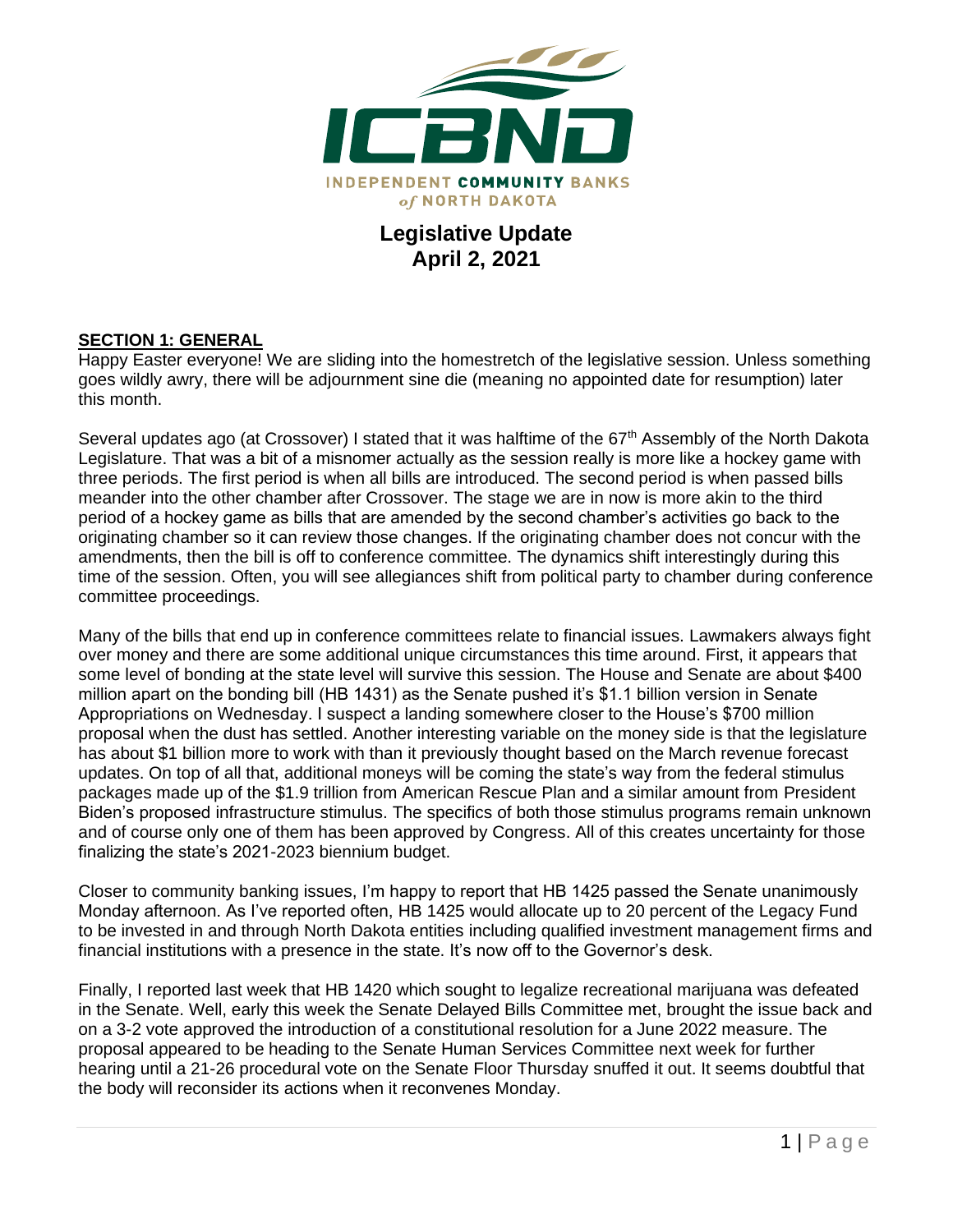### **SECTION 2: OTHER BILL UPDATES FROM ICBND "PRIORITY" TRACKING LIST**

**HB 1187** – would allow the Bank of North Dakota to create a permanent rebuilders loan program to make or participate in loans to North Dakota residents affected by extraordinary losses recognized by a presidentially declared disaster or governor-declared disaster or emergency in the state. This would allow for efficient responses to events like the 2011 Mouse River Flood. ICBND supports this bill which passed unanimously on the Senate Floor Wednesday afternoon.

**SB 2008** – is the Department of Financial Institution's Budget which was finally acted on in the House Appropriations Committee Wednesday. ICBND approves of the bill in its amended format and the Committee gave it a unanimous "Do Pass" recommendation. The House Floor vote will be early next week as they didn't gavel in today.

**HCR 3024** – as drafted was a concurrent resolution directing legislative management to consider studying the feasibility and desirability of regulating special purpose depository institutions, also referred to as SPDIs. SPDI institutions are banks that receive deposits and conduct other incidental activities including fiduciary management, custody and related activities. SPDIs seem to be heavily focused on digital assets. This resolution was amended in the House to more broadly consider studying regulating other entities engaged in virtual currency business activities. The Senate IBL Committee on Wednesday gave the measure a 5-1 "Do Not Pass" recommendation with the sentiment being that such a process is already under way and a study resolution is unnecessary. Senate Floor action will occur next week.

| Date and<br><b>Time</b> | <b>Bill</b><br><b>Number</b> | <b>Short Title</b>                                                                                                                                                                                                                                                                                                                                                                                                                                                                                                                                                                                                                                                                       | <b>Committee</b>         |
|-------------------------|------------------------------|------------------------------------------------------------------------------------------------------------------------------------------------------------------------------------------------------------------------------------------------------------------------------------------------------------------------------------------------------------------------------------------------------------------------------------------------------------------------------------------------------------------------------------------------------------------------------------------------------------------------------------------------------------------------------------------|--------------------------|
| 04/05/2021<br>11:00     | HB 1380                      | Relating to an economic diversification research fund, a legacy sinking and interest<br>fund, a workforce development and enrichment fund, a legacy earnings fund, a<br>legacy infrastructure fund, a legacy project fund, a legacy project advisory board,<br>and an innovative research and economic development fund; relating to legacy<br>fund definitions; to provide for a transfer; and to provide a statement of legislative<br>intent.                                                                                                                                                                                                                                         | Senate<br>Appropriations |
| 04/05/2021<br>11:00     | <b>HB 1431</b>               | Relating to bonded debt repayments; relating to borrowing and lending authority of<br>the public finance authority and reserve funds associated with bonds; to repeal<br>chapter 6-09.5 and section 61-02-78 of the North Dakota Century Code, relating to<br>a community water development fund and an infrastructure revolving loan fund<br>within the resources trust fund; to provide an appropriation; to provide a continuing<br>appropriation; to provide for a transfer; to provide for a contingent transfer; to<br>provide a bond issue limit; to provide a loan repayment; to provide an exemption; to<br>provide a statement of legislative intent; and to provide a report. | Senate<br>Appropriations |

#### **SECTION 3: ICBND BILL HEARINGS NEXT WEEK**

Legislator contact information can be found at<http://www.legis.nd.gov/contact-my-legislators> and you can check on any legislative activities through the Legislative Council's web page at [www.legis.nd.gov.](http://www.legis.nd.gov/)

Thank you for your participation in the legislative process. Please call, email or text me with any questions or concerns. If you'd like to be taken off this distribution list or if there are others in your organization that should be on the distribution list for the legislative updates, please let me know.

Sincerely,

Bany D. Haugen

*Barry D. Haugen [barryh@icbnd.com](mailto:barryh@icbnd.com) cell: 701.955.4308 office: 701.258.7121*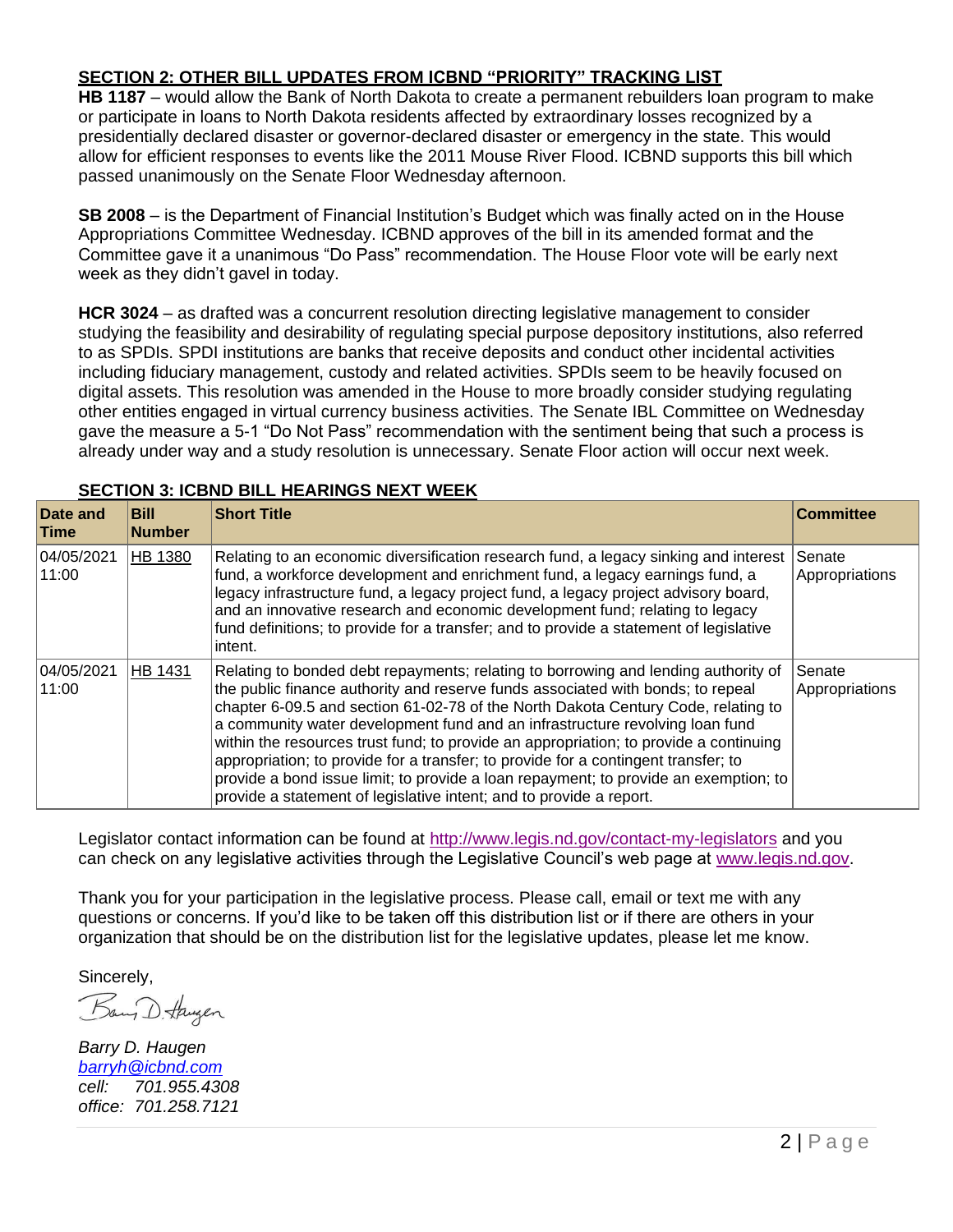

# **ICBND BILL TRACKING LIST**

| <b>Bill</b>    | <b>Status</b>                                                                                                                                                  | <b>Title</b>                                                                                                                                                                                                                                                                                                                                                                                                                                                                               |
|----------------|----------------------------------------------------------------------------------------------------------------------------------------------------------------|--------------------------------------------------------------------------------------------------------------------------------------------------------------------------------------------------------------------------------------------------------------------------------------------------------------------------------------------------------------------------------------------------------------------------------------------------------------------------------------------|
| HB 1024        | House: PASSED<br>Senate: INTRODUCED<br>03/23 S Committee Hearing - 02:30 PM<br>03/31 S Reported back amended, do pass,<br>amendment placed on calendar 14 0 0  | A BILL for an Act to provide an appropriation for defraying the<br>expenses of the ethics commission.                                                                                                                                                                                                                                                                                                                                                                                      |
| HB 1026        | House: PASSED<br>Senate: PASSED<br><b>Governor: SIGNED</b><br>03/09 H Signed by Governor 03/09<br>03/11 Filed with Secretary Of State 03/09                    | Relating to financial criteria for grain buyer, grain broker, grain<br>processor, and warehousemen licenses, and licensing and<br>bonding for grain brokers and grain processors; relating to<br>definitions of grain brokers and processors, the duties and<br>powers of the commissioner, confidentiality records, scale<br>ticket contents, credit-sale contracts, reports, annual licenses,<br>fees, and bonds for grain buyers, grain brokers, grain<br>processors, and warehousemen. |
| HB 1043        | House: INTRODUCED<br>Senate: PASSED<br>03/24 S Second reading, passed as<br>amended, yeas 47 nays 0<br>03/25 H Returned to House (12)                          | Relating to the ethics commission delegation of duties and<br>advisory opinions; relating to ethics commission complaint<br>procedures.                                                                                                                                                                                                                                                                                                                                                    |
| <b>HB 1087</b> | House: PASSED<br>Senate: PASSED<br>03/31 H Signed by Speaker<br>03/31 H Sent to Governor                                                                       | Relating to third-party reinsurance; relating to premium taxes<br>and credits for insurance companies and the establishment of<br>an invisible reinsurance pool for the individual health<br>insurance market; to provide for a study; to provide a penalty;<br>to provide an appropriation; to provide a continuing<br>appropriation; and to declare an emergency.                                                                                                                        |
| HB 1136        | House: DEFEATED<br>01/25 H Reported back, do not pass, placed foreclosures.<br>on calendar 10 1 3<br>01/29 H Second reading, failed to pass,<br>yeas 3 nays 86 | Relating to the disposition of proceeds from tax lien                                                                                                                                                                                                                                                                                                                                                                                                                                      |
| <b>HB 1147</b> | House: DEFEATED<br>on calendar 17 3 1<br>02/24 H Second reading, failed to pass,<br>yeas 31 nays 63                                                            | Relating to public employee fertility health benefits; to amend<br>02/19 H Reported back, do not pass, placed and reenact section 26.1-36.6-03 of the North Dakota Century<br>Code, relating to self-insurance health plans; to provide for a<br>report; to provide for application; to provide an expiration<br>date; and to declare an emergency.                                                                                                                                        |
| HB 1172        | House: DEFEATED<br>02/15 H Amendment adopted, placed on<br>calendar<br>02/23 H Second reading, failed to pass,<br>yeas 5 nays 89                               | Relating to agricultural mediation and negotiation services.                                                                                                                                                                                                                                                                                                                                                                                                                               |
| HB 1175        | House: INTRODUCED<br>Senate: PASSED<br>03/17 S Emergency clause carried<br>03/18 H Returned to House (12)                                                      | Relating to business immunity from COVID-19 liability claims;<br>to provide for retroactive application; to provide an expiration<br>date; and to declare an emergency.                                                                                                                                                                                                                                                                                                                    |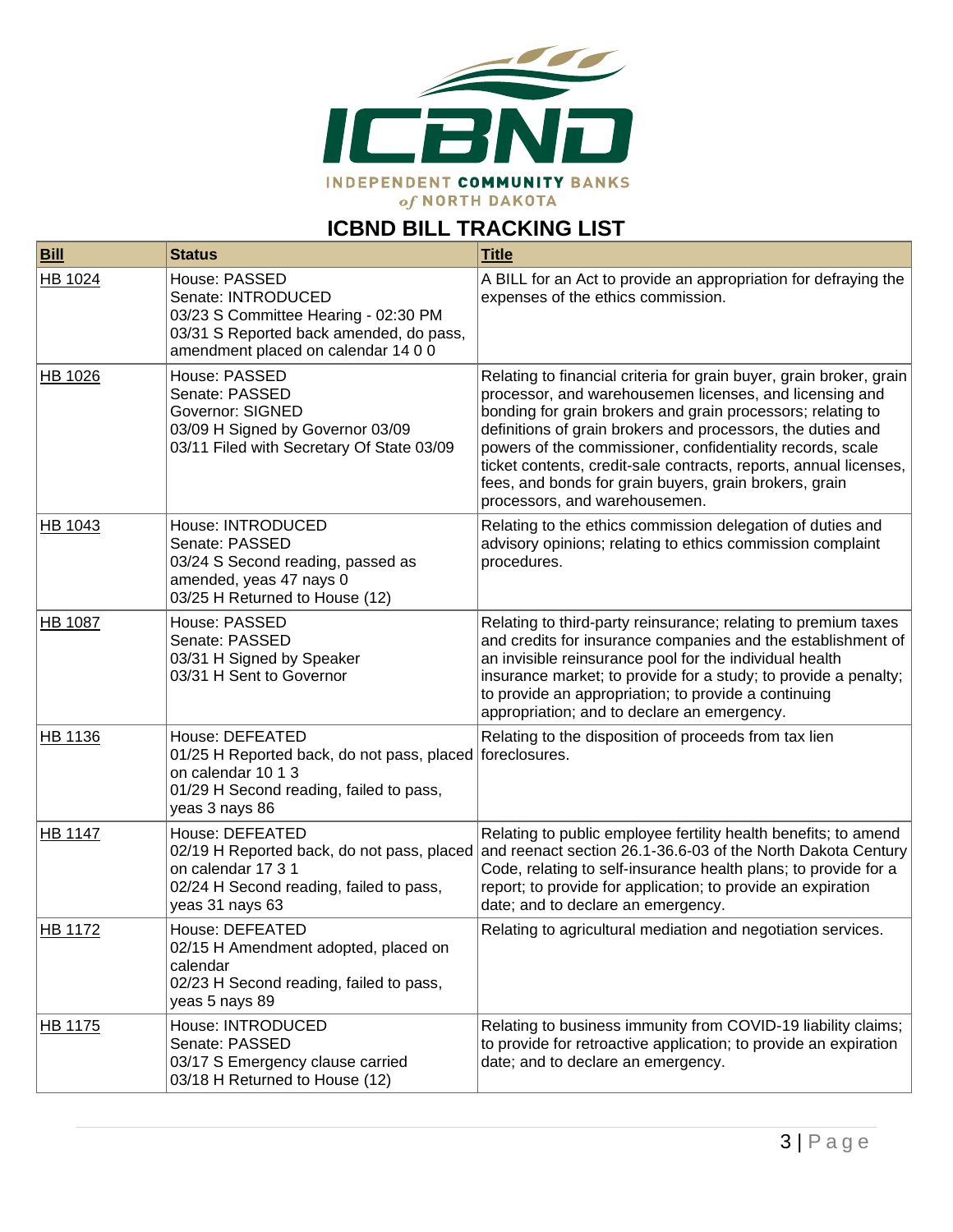| <b>HB 1187</b> | House: PASSED<br>Senate: PASSED<br>03/30 S Reported back, do pass, place on<br>calendar 14 0 0<br>03/31 S Second reading, passed, yeas 47<br>nays 0                        | Relating to creation of a Bank of North Dakota rebuilders loan<br>program and a rebuilders permanent loan fund; to repeal<br>sections 6-09-46 and 6-09-46.1 of the North Dakota Century<br>Code, relating to a rebuilders loan program, a rebuilders<br>home loan program, and a rebuilders home loan fund; to<br>provide a continuing appropriation; and to provide for a<br>transfer.                                                          |
|----------------|----------------------------------------------------------------------------------------------------------------------------------------------------------------------------|--------------------------------------------------------------------------------------------------------------------------------------------------------------------------------------------------------------------------------------------------------------------------------------------------------------------------------------------------------------------------------------------------------------------------------------------------|
| HB 1191        | House: PASSED<br>Senate: INTRODUCED<br>03/03 S Introduced, first reading, referred<br>Government and Veterans Affairs<br>Committee<br>03/18 S Committee Hearing - 11:00 AM | Relating to reporting expenditures in support of or opposition<br>to candidates; and to provide a penalty.                                                                                                                                                                                                                                                                                                                                       |
| HB 1199        | House: PASSED<br>Senate: INTRODUCED<br>02/15 S Introduced, first reading, referred<br><b>Finance and Taxation Committee</b><br>03/23 S Committee Hearing - 10:15 AM        | Relating to the disposition of proceeds from tax lien<br>foreclosures.                                                                                                                                                                                                                                                                                                                                                                           |
| HB 1203        | House: DEFEATED<br>on calendar 9 5 0<br>02/17 H Second reading, failed to pass,<br>yeas 20 nays 72                                                                         | Relating to requirements of health insurance policies; to<br>02/09 H Reported back, do not pass, placed amend and reenact section 50-24.1-37 of the North Dakota<br>Century Code, relating to continuation of Medicaid Expansion;<br>to repeal sections 40 and 41 of chapter 11 of the 2017<br>Session Laws, relating to repeal of the Medicaid Expansion<br>program; to provide for application; and to provide a<br>contingent effective date. |
| HB 1204        | House: DEFEATED<br>01/22 H Amendment adopted, placed on<br>calendar<br>01/28 H Second reading, failed to pass,<br>yeas 19 nays 74                                          | Relating to limitations on requirements to wear a mask at<br>work; to provide an expiration date; and to declare an<br>emergency.                                                                                                                                                                                                                                                                                                                |
| <b>HB 1222</b> | House: PASSED<br>Senate: DEFEATED<br>03/25 S Reported back, do not pass, placed<br>on calendar 6 1 0<br>03/26 S Second reading, failed to pass,<br>yeas 16 nays 29         | Relating to nonconforming structures.                                                                                                                                                                                                                                                                                                                                                                                                            |
| HB 1231        | House: PASSED<br>Senate: INTRODUCED<br>03/04 S Committee Hearing - 03:15 PM<br>04/01 S Committee Hearing - 10:00 AM                                                        | Relating to duty of the investment director to consider<br>investing locally.                                                                                                                                                                                                                                                                                                                                                                    |
| HB 1258        | House: PASSED<br>Senate: PASSED<br>Governor: SIGNED<br>03/15 H Signed by Governor 03/15<br>03/16 Filed with Secretary Of State 03/15                                       | Relating to real estate commission administration and real<br>estate licensing; to repeal chapter 43-23.4 of the North<br>Dakota Century Code, relating to real estate broker trust<br>accounts; and to provide a penalty.                                                                                                                                                                                                                       |
| <b>HB 1261</b> | House: DEFEATED<br>on calendar 11 2 1<br>02/23 H Second reading, failed to pass,<br>yeas 3 nays 90                                                                         | Relating to property exempt from seizure and forfeiture; and<br>02/16 H Reported back, do not pass, placed to amend and reenact section 19-03.1-36.8 of the North<br>Dakota Century Code, relating to seizure and forfeiture<br>reporting requirements.                                                                                                                                                                                          |
| HB 1267        | House: DEFEATED<br>on calendar 13 1 0<br>02/02 H Second reading, failed to pass,<br>yeas 19 nays 75                                                                        | Relating to cryptocurrency custodian services and<br>01/27 H Reported back, do not pass, placed exchanges; and to provide for a legislative management<br>report.                                                                                                                                                                                                                                                                                |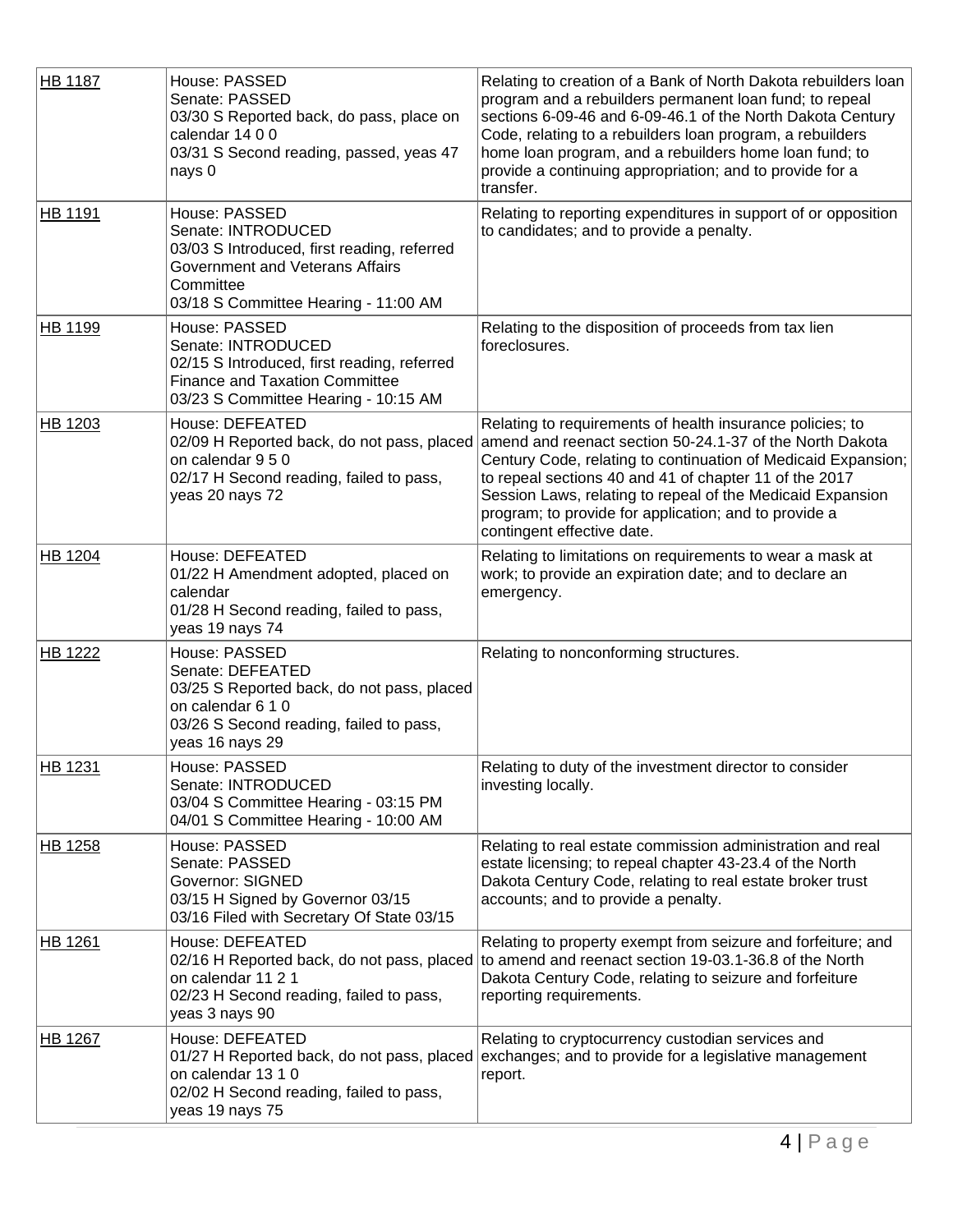| <b>HB 1268</b> | House: DEFEATED<br>02/09 H Reported back, do not pass, placed<br>on calendar 12 1 1<br>02/17 H Second reading, failed to pass,<br>yeas 36 nays 56                                              | Relating to a financial technology sandbox program for<br>innovative financial products and services and criminal history<br>background checks.                                                                                                                                                                                                                                                                                                                                                                                                                                              |
|----------------|------------------------------------------------------------------------------------------------------------------------------------------------------------------------------------------------|----------------------------------------------------------------------------------------------------------------------------------------------------------------------------------------------------------------------------------------------------------------------------------------------------------------------------------------------------------------------------------------------------------------------------------------------------------------------------------------------------------------------------------------------------------------------------------------------|
| <b>HB 1271</b> | House: DEFEATED<br>on calendar 11 2 1<br>02/03 H Second reading, failed to pass,<br>yeas 14 nays 79                                                                                            | Relating to employer immunity; to amend and reenact<br>01/28 H Reported back, do not pass, placed subsection 11 of section 65-01-02 of the North Dakota<br>Century Code, relating to the definition of a compensable<br>injury; to provide for retroactive application; and to declare an<br>emergency.                                                                                                                                                                                                                                                                                      |
| <b>HB 1275</b> | House: DEFEATED<br>on calendar 18 3 0<br>02/24 H Second reading, failed to pass,<br>yeas 14 nays 76                                                                                            | Relating to an infrastructure bonding repayment fund, a<br>02/23 H Reported back, do not pass, placed research and innovation fund, a workforce development and<br>lifelong education fund, a student meal and support services<br>fund, a legacy earnings fund, a human services and public<br>health stabilization fund, and a regional economic<br>development infrastructure fund; relating to funds invested by<br>the state investment board, legacy fund definitions, and an<br>arts and culture endowment fund; to provide a continuing<br>appropriation; and to provide a transfer. |
| <b>HB 1277</b> | House: PASSED<br>Senate: DEFEATED<br>03/29 S Reported back, do not pass, placed<br>on calendar 7 0 0<br>03/30 S Second reading, failed to pass,<br>yeas 1 nays 46                              | Relating to a residential property tax exemption for new<br>construction; and to provide an effective date.                                                                                                                                                                                                                                                                                                                                                                                                                                                                                  |
| <b>HB 1278</b> | House: PASSED<br>Senate: PASSED<br><b>Governor: SIGNED</b><br>03/23 H Signed by Governor 03/22<br>03/24 Filed with Secretary of State 03/23                                                    | Relating to eligibility for unemployment compensation for<br>military spouses; and to amend and reenact subdivision b of<br>subsection 2 of section 52-04-07 of the North Dakota Century<br>Code, relating to benefits paid chargeable to accounts of<br>base-period employers.                                                                                                                                                                                                                                                                                                              |
| HB 1295        | House: PASSED<br>Senate: INTRODUCED<br>03/03 S Introduced, first reading,<br>(emergency), referred Government and<br><b>Veterans Affairs Committee</b><br>04/01 S Committee Hearing - 08:00 AM | Relating to authority of the secretary of state and the ethics<br>commission; and to declare an emergency.                                                                                                                                                                                                                                                                                                                                                                                                                                                                                   |
| <b>HB 1299</b> | House: DEFEATED<br>01/21 H Amendment adopted, placed on<br>calendar<br>01/26 H Second reading, failed to pass,<br>yeas 21 nays 70                                                              | Relating to prohibiting a retail establishment from refusing to<br>accept cash as payment; and to provide a penalty.                                                                                                                                                                                                                                                                                                                                                                                                                                                                         |
| HB 1301        | House: DEFEATED<br>02/04 H Division A lost<br>02/04 H Division B lost                                                                                                                          | Relating to civil immunity for communicable diseases and<br>mandatory communicable disease immunizations; to provide<br>a penalty; to provide for application; and to declare an<br>emergency.                                                                                                                                                                                                                                                                                                                                                                                               |
| HB 1307        | House: DEFEATED<br>on calendar 11 3 0<br>02/04 H Second reading, failed to pass,<br>yeas 24 nays 68                                                                                            | A BILL for an Act to prohibit public accommodations from<br>02/02 H Reported back, do not pass, placed refusing services to an individual because the individual has<br>not been vaccinated; and to provide a penalty.                                                                                                                                                                                                                                                                                                                                                                       |
| HB 1314        | House: PASSED<br>Senate: PASSED<br><b>Governor: SIGNED</b><br>03/25 H Signed by Governor 03/23<br>03/26 Filed with Secretary Of State 03/24                                                    | Relating to cybersecurity incident reporting requirements.                                                                                                                                                                                                                                                                                                                                                                                                                                                                                                                                   |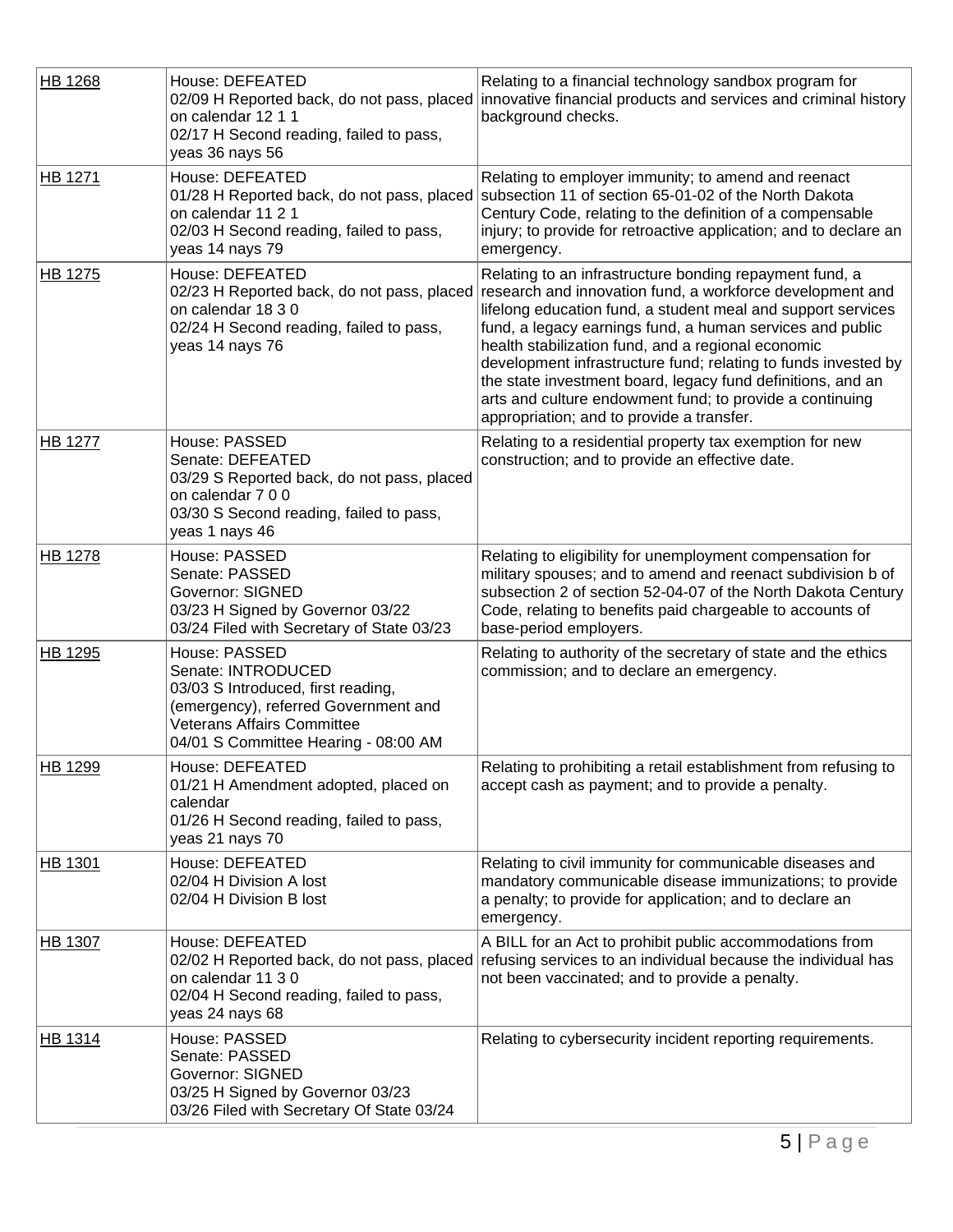| HB 1320        | House: DEFEATED<br>on calendar 13 1 0<br>02/04 H Second reading, failed to pass,<br>yeas 8 nays 84                                                                | Relating to limitations on vaccinations requirements; relating<br>02/02 H Reported back, do not pass, placed to immunization records and data; and to repeal section 23-<br>07-17.1 of the North Dakota Century Code, relating to<br>immunizations required for entry to school or day care.   |
|----------------|-------------------------------------------------------------------------------------------------------------------------------------------------------------------|------------------------------------------------------------------------------------------------------------------------------------------------------------------------------------------------------------------------------------------------------------------------------------------------|
| <b>HB 1328</b> | House: DEFEATED<br>02/10 H Amendment adopted, placed on<br>calendar<br>02/18 H Second reading, failed to pass,<br>yeas 35 nays 59                                 | Relating to vitamin D screening and testing; to amend and<br>reenact section 26.1-36.6-03 of the North Dakota Century<br>Code, relating to self-insurance health plans; to provide for a<br>report; to provide for application; to provide an expiration<br>date; and to declare an emergency. |
| HB 1330        | House: DEFEATED<br>on calendar 12 1 1<br>02/18 H Second reading, failed to pass,<br>yeas 19 nays 75                                                               | Relating to prohibiting covered entities from selling users'<br>02/10 H Reported back, do not pass, placed protected data without consent; and to provide a penalty.                                                                                                                           |
| HB 1339        | House: PASSED<br>Senate: PASSED<br>03/31 H Signed by Speaker<br>03/31 H Sent to Governor                                                                          | Relating to dangerous weapons.                                                                                                                                                                                                                                                                 |
| <b>HB 1341</b> | House: DEFEATED<br>02/08 H Reported back, do not pass, placed<br>on calendar 12 2 0<br>02/16 H Second reading, failed to pass,<br>yeas 12 nays 82                 | Relating to the state minimum wage rate.                                                                                                                                                                                                                                                       |
| HB 1352        | House: DEFEATED<br>02/04 H Amendment adopted, placed on<br>calendar<br>02/04 H Second reading, failed to pass,<br>yeas 11 nays 83                                 | A BILL for an Act to provide for liability for medical products.                                                                                                                                                                                                                               |
| HB 1363        | House: DEFEATED<br>02/09 H Reported back, do not pass, placed<br>on calendar 11 2 1<br>02/17 H Second reading, failed to pass,<br>yeas 7 nays 85                  | Relating to ante-mortem probate of wills.                                                                                                                                                                                                                                                      |
| <b>HB 1364</b> | House: PASSED<br>Senate: DEFEATED<br>03/24 S Reported back, do not pass, placed<br>on calendar 7 0 0<br>03/26 S Second reading, failed to pass,<br>yeas 3 nays 42 | Relating to the duties of a personal representative.                                                                                                                                                                                                                                           |
| HB 1366        | House: PASSED<br>Senate: PASSED<br>Governor: SIGNED<br>03/26 H Signed by Governor 03/25<br>03/30 Filed with Secretary of State 03/26                              | Relating to the nonjudicial disposition of property by<br>lienholders; and to amend and reenact sections 35-13-01, 35-<br>13-04, 35-13-05, and 35-13-06 of the North Dakota Century<br>Code, relating to repairman's liens, priority of liens, notice<br>requirements, and assignments.        |
| HB 1371        | House: INTRODUCED<br>Senate: PASSED<br>03/16 S Second reading, passed as<br>amended, yeas 39 nays 8<br>03/17 H Returned to House (12)                             | Relating to requiring the state to observe daylight saving time<br>year round; to repeal section 40-01-20 of the North Dakota<br>Century Code, relating to daylight saving time; and to provide<br>a contingent effective date.                                                                |
| <b>HB 1374</b> | House: PASSED<br>Senate: DEFEATED<br>03/16 S Reported back, do not pass, placed<br>on calendar 6 1 0                                                              | Relating to an income tax deduction for COVID-19 relief<br>benefits; and to provide an effective date.                                                                                                                                                                                         |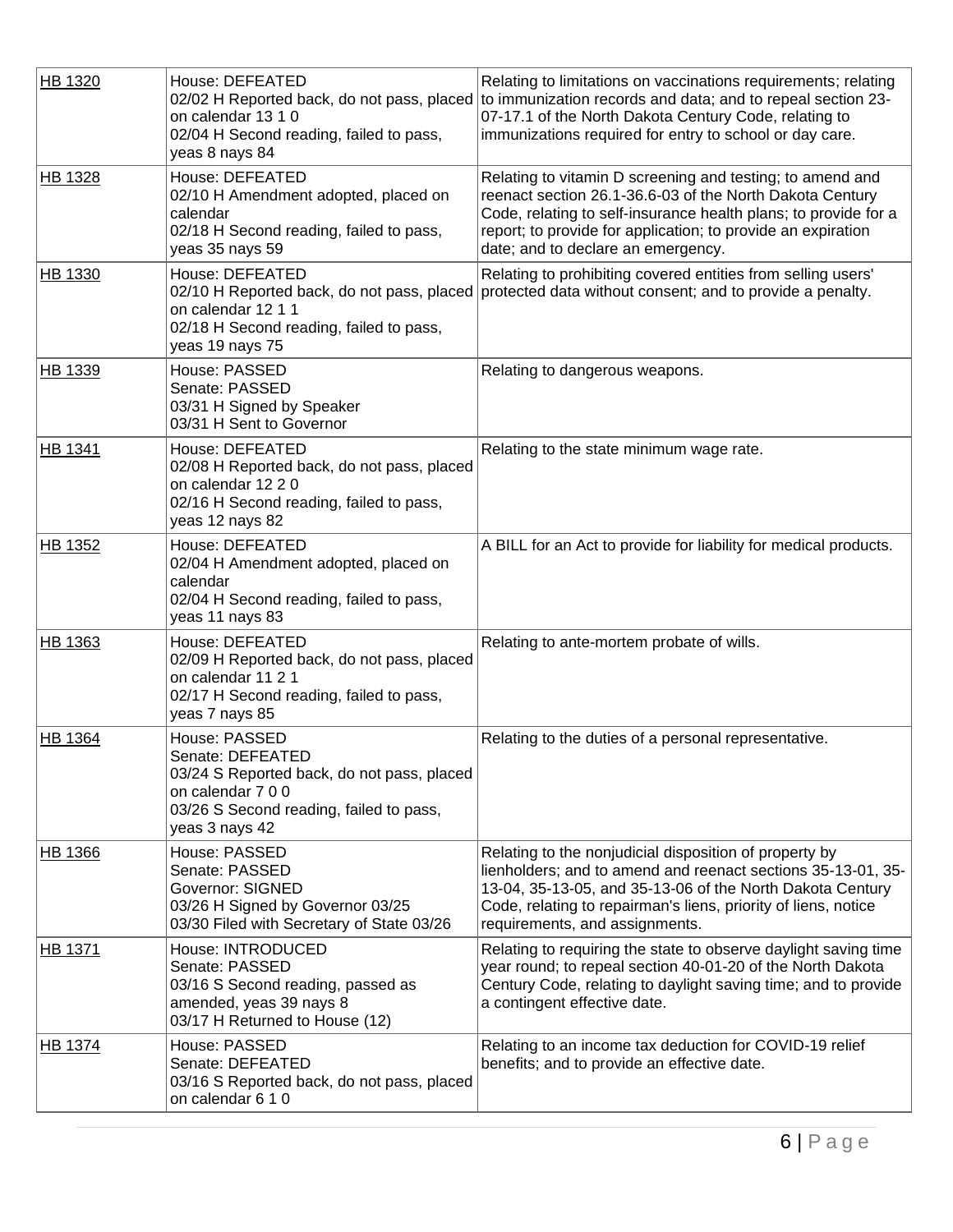|                | 03/17 S Second reading, failed to pass,<br>yeas 4 nays 43                                                                                                         |                                                                                                                                                                                                                                                                                                                                                                                                                                                                                                                                                                                                                                                                                                   |
|----------------|-------------------------------------------------------------------------------------------------------------------------------------------------------------------|---------------------------------------------------------------------------------------------------------------------------------------------------------------------------------------------------------------------------------------------------------------------------------------------------------------------------------------------------------------------------------------------------------------------------------------------------------------------------------------------------------------------------------------------------------------------------------------------------------------------------------------------------------------------------------------------------|
| HB 1376        | House: PASSED<br>Senate: DEFEATED<br>03/16 S Reported back, do not pass, placed<br>on calendar 6 0 0<br>03/17 S Second reading, failed to pass,<br>yeas 1 nays 46 | Relating to employer immunity regarding COVID-19; and to<br>provide for application.                                                                                                                                                                                                                                                                                                                                                                                                                                                                                                                                                                                                              |
| <b>HB 1377</b> | House: DEFEATED<br>02/02 H Reported back, do not pass, placed<br>on calendar 8 5 1<br>02/04 H Second reading, failed to pass,<br>yeas 21 nays 72                  | Relating to immunization exemptions.                                                                                                                                                                                                                                                                                                                                                                                                                                                                                                                                                                                                                                                              |
| <b>HB 1380</b> | House: PASSED<br>Senate: INTRODUCED<br>03/29 S Rereferred to Appropriations<br>03/31 S Committee Hearing - 03:30 PM                                               | Relating to an economic diversification research fund, a<br>legacy sinking and interest fund, a workforce development<br>and enrichment fund, a legacy earnings fund, a legacy<br>infrastructure fund, a legacy project fund, a legacy project<br>advisory board, and an innovative research and economic<br>development fund; relating to legacy fund definitions; to<br>provide for a transfer; and to provide a statement of legislative<br>intent.                                                                                                                                                                                                                                            |
| <b>HB 1398</b> | House: PASSED<br>Senate: PASSED<br><b>Governor: SIGNED</b><br>03/17 H Signed by Governor 03/16<br>03/18 Filed with Secretary Of State 03/16                       | Relating to prohibitions on political subdivisions regulating<br>paid family leave.                                                                                                                                                                                                                                                                                                                                                                                                                                                                                                                                                                                                               |
| HB 1420        | House: PASSED<br>Senate: DEFEATED<br>03/24 S Amendment adopted, placed on<br>calendar<br>03/25 S Second reading, failed to pass,<br>yeas 10 nays 37               | Relating to the personal use of marijuana; relating to the<br>legalization of marijuana; to provide for a legislative<br>management report; to provide a penalty; and to provide an<br>effective date.                                                                                                                                                                                                                                                                                                                                                                                                                                                                                            |
| HB 1425        | House: PASSED<br>Senate: PASSED<br>03/30 H Returned to House<br>03/31 S Signed by President                                                                       | Relating to the legacy infrastructure loan fund and the state<br>investment board; to amend and reenact sections 21-10-02<br>and 21-10-11 of the North Dakota Century Code, relating to<br>the state investment board and the legacy and budget<br>stabilization fund advisory board; and to provide a continuing<br>appropriation.                                                                                                                                                                                                                                                                                                                                                               |
| HB 1431        | House: PASSED<br>Senate: INTRODUCED<br>03/29 S Rereferred to Appropriations<br>03/31 S Committee Hearing - 02:30 PM                                               | Relating to bonded debt repayments; relating to borrowing<br>and lending authority of the public finance authority and<br>reserve funds associated with bonds; to repeal chapter 6-09.5<br>and section 61-02-78 of the North Dakota Century Code,<br>relating to a community water development fund and an<br>infrastructure revolving loan fund within the resources trust<br>fund; to provide an appropriation; to provide a continuing<br>appropriation; to provide for a transfer; to provide for a<br>contingent transfer; to provide a bond issue limit; to provide a<br>loan repayment; to provide an exemption; to provide a<br>statement of legislative intent; and to provide a report. |
| HB 1433        | House: DEFEATED<br>01/28 H Reported back, do not pass, placed<br>on calendar 12 2 0<br>02/03 H Second reading, failed to pass,<br>yeas 16 nays 77                 | Relating to workers' compensation benefits for essential<br>workers; to provide for retroactive application; and to provide<br>an expiration date.                                                                                                                                                                                                                                                                                                                                                                                                                                                                                                                                                |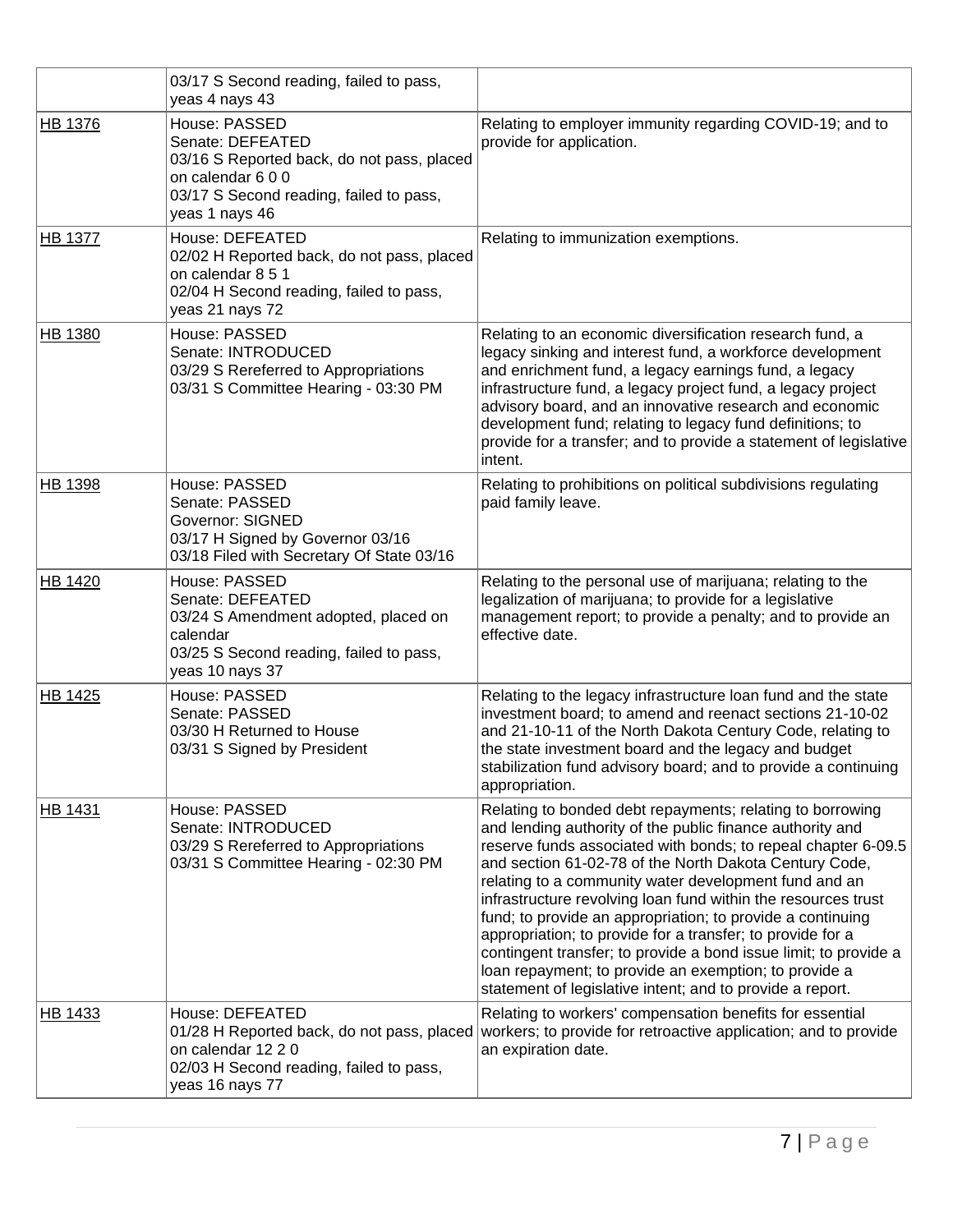| HB 1439        | House: DEFEATED<br>02/11 H Reported back, do not pass, placed<br>on calendar 11 2 1<br>02/18 H Second reading, failed to pass,<br>yeas 20 nays 74                      | Relating to remote notarial acts for clients of certain nonprofit<br>organizations; to amend and reenact subdivision c of<br>subsection 3 of section 44-06.1-13.1 of the North Dakota<br>Century Code, relating to an exemption for certain remote<br>notarial acts; and to provide a penalty.                                                                                                                                                                                                                                                                                                                                                                                                                                                              |
|----------------|------------------------------------------------------------------------------------------------------------------------------------------------------------------------|-------------------------------------------------------------------------------------------------------------------------------------------------------------------------------------------------------------------------------------------------------------------------------------------------------------------------------------------------------------------------------------------------------------------------------------------------------------------------------------------------------------------------------------------------------------------------------------------------------------------------------------------------------------------------------------------------------------------------------------------------------------|
| <b>HB 1441</b> | House: PASSED<br>Senate: DEFEATED<br>03/10 S Reported back, do not pass, placed<br>on calendar 4 2 0<br>03/11 S Second reading, failed to pass,<br>yeas 22 nays 25     | Relating to a paid family medical leave program and an<br>income tax credit for contributions paid into the paid family<br>medical leave fund on behalf of eligible employees; to provide<br>an appropriation; to provide for a transfer; and to provide an<br>effective date.                                                                                                                                                                                                                                                                                                                                                                                                                                                                              |
| <b>HB 1451</b> | House: DEFEATED<br>on calendar 11 1 2<br>02/23 H Second reading, failed to pass,<br>yeas 14 nays 80                                                                    | Relating to reporting the ultimate and true source of funds; to<br>02/19 H Reported back, do not pass, placed amend and reenact sections 16.1-08.1-01 and 16.1-10-04.1<br>of the North Dakota Century Code, relating to political<br>advertisements and reporting the ultimate and true sources of<br>funds; to repeal section 16.1-08.1-08 of the North Dakota<br>Century Code, relating to identifying the ultimate and true<br>source of funds; and to provide a penalty.                                                                                                                                                                                                                                                                                |
| HB 1454        | House: DEFEATED<br>02/17 H Reported back, do not pass, placed to provide a penalty.<br>on calendar 11 3 0<br>02/23 H Second reading, failed to pass,<br>yeas 8 nays 86 | Relating to unlawful interference with business relation; and                                                                                                                                                                                                                                                                                                                                                                                                                                                                                                                                                                                                                                                                                               |
| HB 1499        | House: DEFEATED<br>02/08 H Reported back, do not pass, placed<br>on calendar 12 2 0<br>02/15 H Second reading, failed to pass,<br>yeas 9 nays 84                       | Relating to election requirements for bonds.                                                                                                                                                                                                                                                                                                                                                                                                                                                                                                                                                                                                                                                                                                                |
| <b>HB 1501</b> | House: PASSED<br>Senate: DEFEATED<br>03/24 S Amendment adopted, placed on<br>calendar<br>03/25 S Second reading, failed to pass,<br>yeas 0 nays 47                     | Relating to imposition of a gross receipts tax and an excise<br>tax on usable marijuana and adult-use cannabis products; to<br>provide a penalty; to provide a continuing appropriation; and<br>to provide a contingent effective date.                                                                                                                                                                                                                                                                                                                                                                                                                                                                                                                     |
| SB 2008        | Senate: PASSED<br>House: INTRODUCED<br>03/11 H Committee Hearing - 09:00 AM<br>03/31 H Reported back amended, do pass,<br>amendment placed on calendar 20 0 1          | A BILL for an Act to provide an appropriation for defraying the<br>expenses of the department of financial institutions.                                                                                                                                                                                                                                                                                                                                                                                                                                                                                                                                                                                                                                    |
| SB 2014        | Senate: PASSED<br>House: INTRODUCED<br>03/11 H Committee Hearing - 02:00 PM<br>03/18 H Committee Hearing - 08:30 AM                                                    | Relating to bonded debt repayments and housing finance<br>agency programs relating the infrastructure revolving loan<br>fund, borrowing and lending authority of the public finance<br>authority, reserve funds associated with bonds, the long-term<br>care facility loan fund, the state energy research center, and<br>the housing incentive fund; to provide a continuing<br>appropriation; to repeal section 54-17-07.12 of the North<br>Dakota Century Code, relating to the housing finance agency<br>participating as a wholesale servicing mortgage lender; to<br>provide for a transfer; to provide an exemption; to provide a<br>statement of legislative intent; to provide for a study; and to<br>provide for a legislative management report. |
| SB 2019        | Senate: PASSED<br>House: INTRODUCED<br>03/05 H Committee Hearing - 10:00 AM<br>03/11 H Committee Hearing - 02:15 PM                                                    | A BILL for an Act to provide an appropriation for defraying the<br>expenses of the department of career and technical<br>education; and to provide a report.                                                                                                                                                                                                                                                                                                                                                                                                                                                                                                                                                                                                |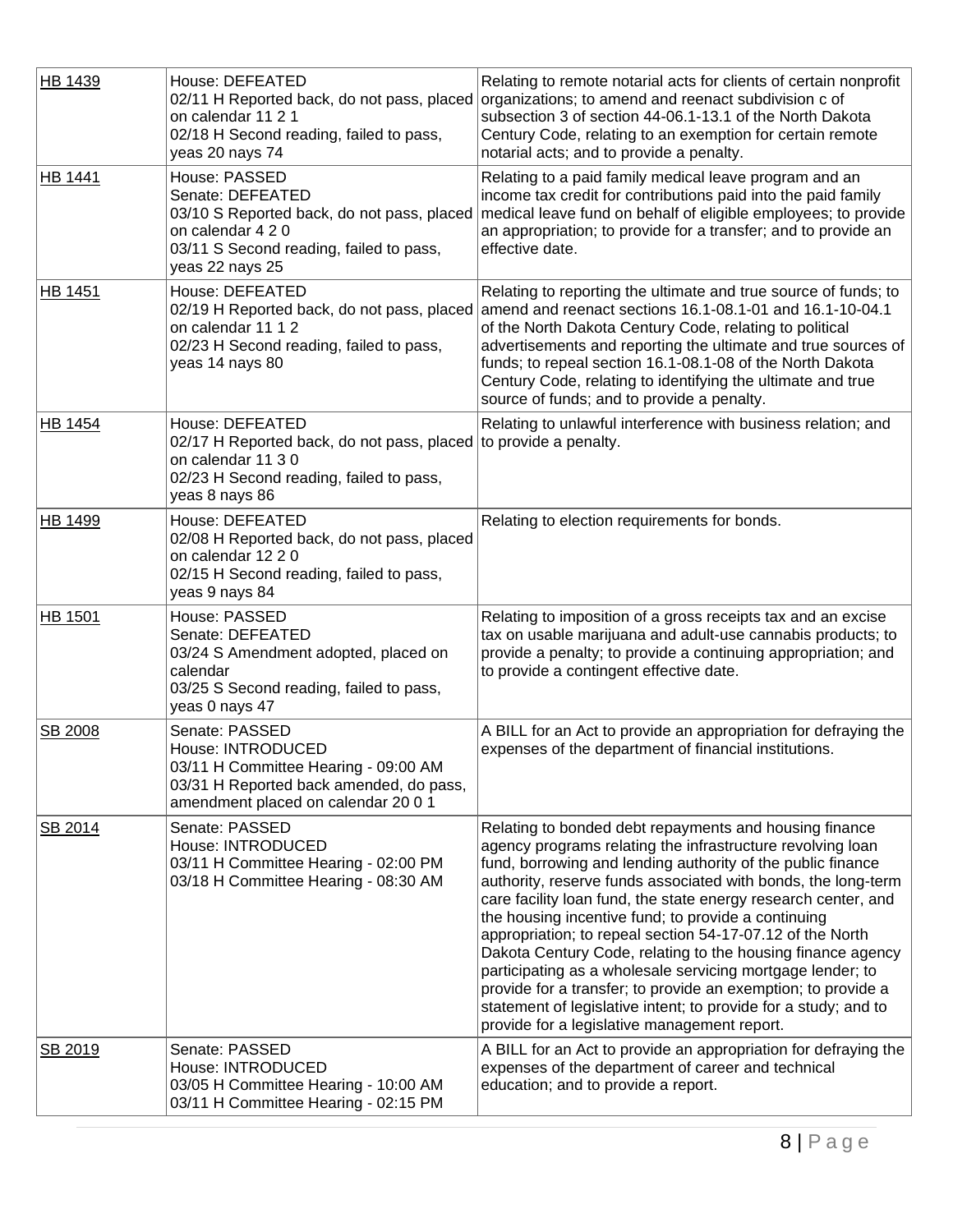| SB 2020 | Senate: PASSED<br>House: INTRODUCED<br>03/12 H Committee Hearing - 08:30 AM<br>03/23 H Committee Hearing - 08:30 AM                             | A BILL for an Act to provide an appropriation for defraying the<br>expenses of the North Dakota state university extension<br>service, northern crops institute, upper great plains<br>transportation institute, main research center, branch<br>research centers, and agronomy seed farm; to provide for a<br>report; and to provide an exemption.                                                                                                                                                                                                    |
|---------|-------------------------------------------------------------------------------------------------------------------------------------------------|--------------------------------------------------------------------------------------------------------------------------------------------------------------------------------------------------------------------------------------------------------------------------------------------------------------------------------------------------------------------------------------------------------------------------------------------------------------------------------------------------------------------------------------------------------|
| SB 2034 | Senate: PASSED<br>House: PASSED<br>03/29 H Second reading, passed, yeas 94<br>nays 0<br>03/30 S Returned to Senate                              | Relating to written advisory opinions regarding ethics.                                                                                                                                                                                                                                                                                                                                                                                                                                                                                                |
| SB 2048 | Senate: INTRODUCED<br>House: PASSED<br>03/24 H Second reading, passed as<br>amended, yeas 93 nays 0<br>03/25 S Returned to Senate (12)          | Relating to the Revised Uniform Unclaimed Property Act;<br>relating to abandoned and unclaimed property; to repeal<br>chapter 47-30.1 of the North Dakota Century Code, relating to<br>the uniform unclaimed property act; to provide for a report; to<br>provide a penalty; and to provide a continuing appropriation.                                                                                                                                                                                                                                |
| SB 2064 | Senate: DEFEATED<br>01/19 S Reported back, do not pass, place<br>on calendar 5 1 0<br>01/20 S Second reading, failed to pass,<br>yeas 7 nays 39 | Relating to the definition of person.                                                                                                                                                                                                                                                                                                                                                                                                                                                                                                                  |
| SB 2070 | Senate: PASSED<br>House: PASSED<br><b>Governor: SIGNED</b><br>03/24 S Signed by Governor 03/23<br>03/25 Filed with Secretary Of State 03/24     | Relating to the regulated substance response; relating to the<br>regulated substance response; to repeal sections 23.1-04-04<br>and 23.1-10-01 of the North Dakota Century Code, relating to<br>contaminated properties; to provide a continuing<br>appropriation; and to provide for retroactive application.                                                                                                                                                                                                                                         |
| SB 2076 | Senate: PASSED<br>House: PASSED<br><b>Governor: SIGNED</b><br>03/23 S Signed by Governor 03/22<br>03/24 Filed with Secretary Of State 03/23     | Relating to reinsurance credit of insurers.                                                                                                                                                                                                                                                                                                                                                                                                                                                                                                            |
| SB 2098 | Senate: PASSED<br>House: PASSED<br><b>Governor: SIGNED</b><br>03/24 S Signed by Governor 03/23<br>03/25 Filed with Secretary Of State 03/24     | Relating to abandoned vehicles.                                                                                                                                                                                                                                                                                                                                                                                                                                                                                                                        |
| SB 2101 | Senate: INTRODUCED<br>House: PASSED<br>03/24 H Emergency clause carried<br>03/25 S Returned to Senate (12)                                      | Relating to credit union loans; relating to the regulatory fund,<br>assessment of civil money penalties, appointment of<br>receivers, supervision and examinations, assessments, real<br>estate loans, bank mergers, bank branches, bank<br>investments, trust branches, credit union powers, credit union<br>board notice, and sale or purchase of banking institutions or<br>holding companies; to repeal section 6-06-14 of the North<br>Dakota Century Code, relating to credit union loans; to<br>provide a penalty; and to declare an emergency. |
| SB 2102 | Senate: PASSED<br>House: PASSED<br>03/30 S Signed by President<br>03/30 S Sent to Governor                                                      | Relating to dissolution, insolvency, suspension, emergency<br>receivership, and liquidation of institutions under the<br>department of financial institutions' supervision; relating to<br>financial institutions cross references, cease and desist<br>orders, and prompt corrective action; and to repeal chapter 6-<br>07 of the North Dakota Century Code, relating to dissolution,<br>insolvency, suspension, emergency receivership, and<br>liquidation of institutions under the department of financial<br>institutions' supervision.          |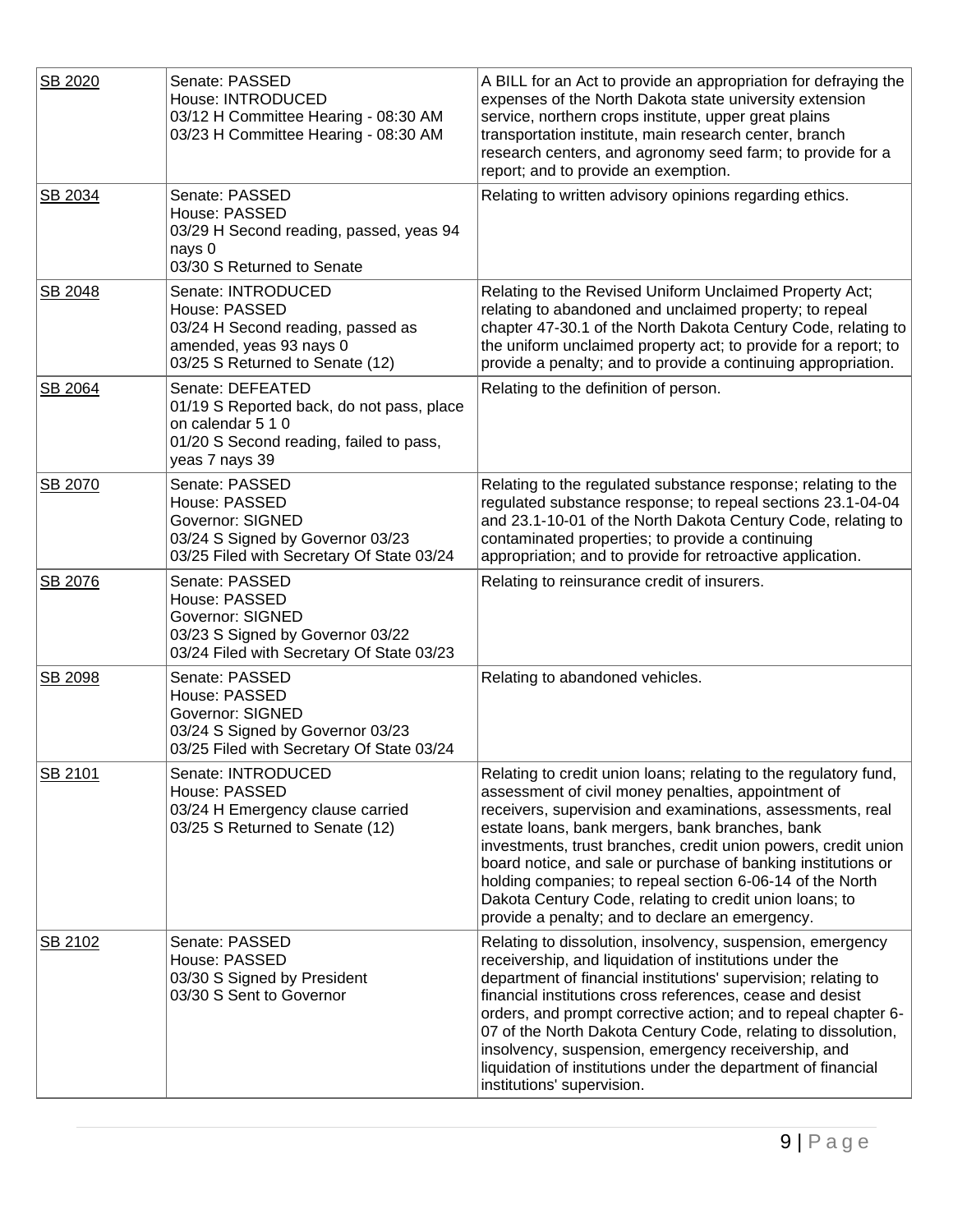| SB 2103 | Senate: INTRODUCED<br>House: PASSED<br>03/24 H Second reading, passed as<br>amended, yeas 91 nays 3<br>03/25 S Returned to Senate (12)                           | Relating to money broker charges relating to money broker<br>exemptions, collection agency exemptions, and deferred<br>presentment service transaction procedures; to repeal section<br>13-04.1-09.2 of the North Dakota Century Code, relating to<br>money broker charges; and to provide a penalty. |
|---------|------------------------------------------------------------------------------------------------------------------------------------------------------------------|-------------------------------------------------------------------------------------------------------------------------------------------------------------------------------------------------------------------------------------------------------------------------------------------------------|
| SB 2127 | Senate: DEFEATED<br>02/19 S Reported back, do not pass, placed appropriation.<br>on calendar 14 0 0<br>02/22 S Second reading, failed to pass,<br>yeas 2 nays 44 | Relating to the housing incentive fund; and to provide an                                                                                                                                                                                                                                             |
| SB 2130 | Senate: INTRODUCED<br>House: PASSED<br>03/22 H Second reading, passed as<br>amended, yeas 89 nays 1<br>03/23 S Returned to Senate (12)                           | Relating to the scope of health insurance mandates; and to<br>amend and reenact section 54-03-28 of the North Dakota<br>Century Code, relating to a cost-benefit analysis for<br>mandated health insurance coverage measures.                                                                         |
| SB 2169 | Senate: DEFEATED<br>02/17 S Reported back, do not pass, placed<br>on calendar 12 2 0<br>02/18 S Second reading, failed to pass,<br>yeas 7 nays 40                | Relating to a COVID-19 relief grant program for essential<br>workers; to provide an appropriation; to provide a contingent<br>appropriation; and to provide an expiration date.                                                                                                                       |
| SB 2183 | Senate: DEFEATED<br>02/22 S Amendment failed<br>02/22 S Second reading, failed to pass,<br>yeas 21 nays 26                                                       | Relating to public employee insulin drug benefits; relating to<br>self-insurance health plans; to provide for a report; to provide<br>for application; to provide an expiration date; and to declare<br>an emergency.                                                                                 |
| SB 2191 | Senate: PASSED<br>House: PASSED<br>Governor: SIGNED<br>03/24 S Signed by Governor 03/23<br>03/25 Filed with Secretary Of State 03/24                             | Relating to the disposal of abandoned personal property.                                                                                                                                                                                                                                              |
| SB 2197 | Senate: PASSED<br>House: PASSED<br>03/30 S Signed by President<br>03/30 S Sent to Governor                                                                       | Relating to confidentiality of facts and information obtained or<br>created by the commissioner of financial institutions and the<br>department of financial institutions.                                                                                                                            |
| SB 2203 | Senate: DEFEATED<br>on calendar 6 0 0<br>02/12 S Second reading, failed to pass,<br>yeas 8 nays 39                                                               | Relating to surcharges paid by employers for employees who<br>02/10 S Reported back, do not pass, placed receive unemployment insurance benefits; and to provide an<br>effective date.                                                                                                                |
| SB 2223 | Senate: DEFEATED<br>02/09 S Reported back, do not pass, placed<br>on calendar 7 0 0<br>02/10 S Second reading, failed to pass,<br>yeas 2 nays 45                 | Relating to a deed in lieu of foreclosure.                                                                                                                                                                                                                                                            |
| SB 2245 | Senate: PASSED<br>House: INTRODUCED<br>03/05 H Introduced, first reading, referred<br><b>Appropriations Committee</b><br>03/16 H Committee Hearing - 10:30 AM    | A BILL for an Act to provide an appropriation to the<br>department of commerce for an intermodal transportation<br>assistance program.                                                                                                                                                                |
| SB 2247 | Senate: INTRODUCED<br>House: PASSED<br>03/29 H Second reading, passed as<br>amended, yeas 93 nays 1<br>03/30 S Returned to Senate (12)                           | Relating to property disclosure requirements.                                                                                                                                                                                                                                                         |